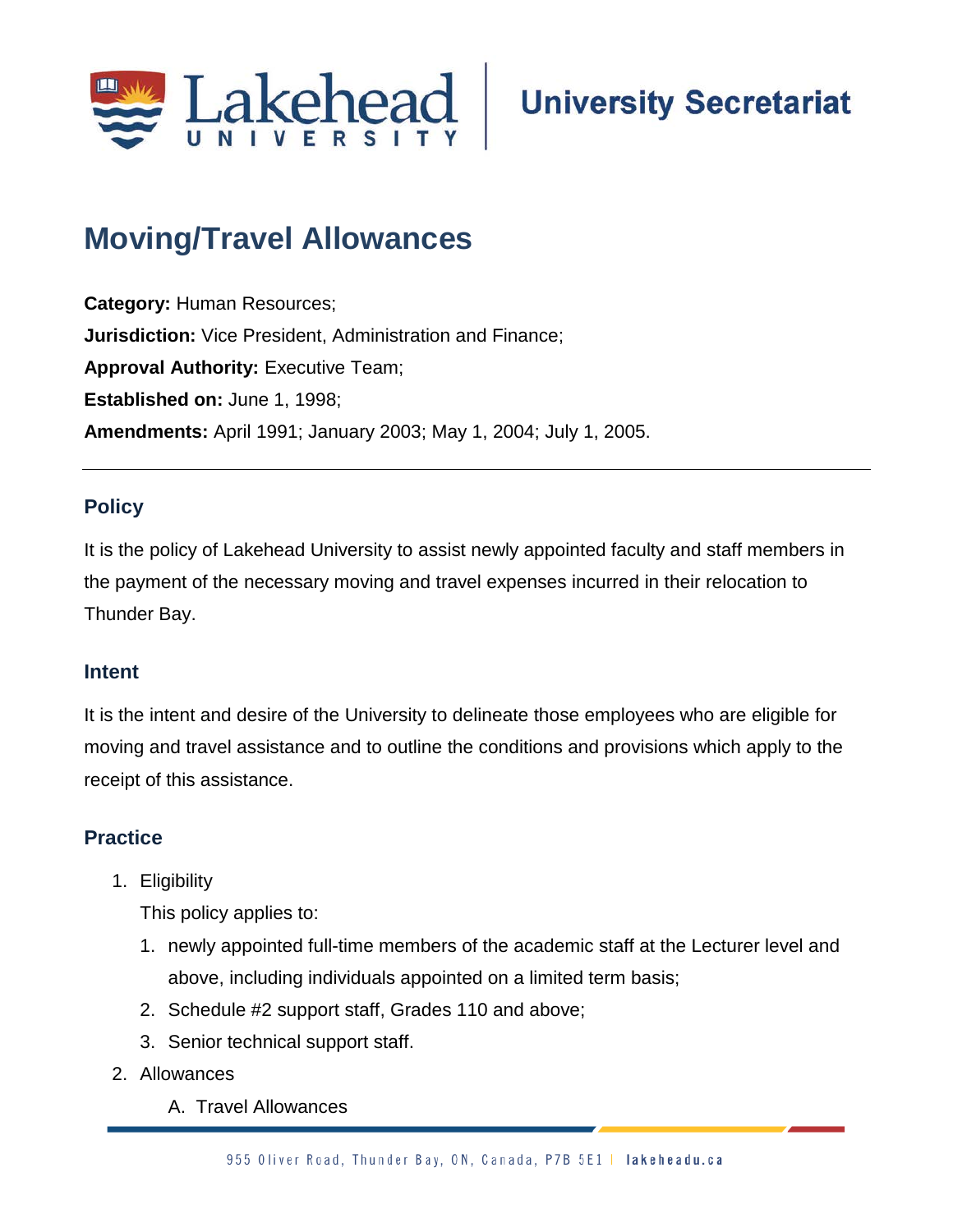The University shall contribute toward the transportation expenses incurred by a new faculty/staff member, his/her spouse and dependent children in their relocation from their place of residence to Thunder Bay, subject to the following conditions:

- 1. the most direct route from the place of residence to Thunder Bay shall be used in final determination of payment for each mode of transportation;
- 2. transportation by air shall be paid at the prevailing economy one way air fare from place of residence to Thunder Bay (supported by boarding passes and expense statements);
- 3. transportation by personal automobile shall be paid at the prevailing University rates but payment shall not exceed the equivalent of one way economy air fare(s). In instances where families are travelling together by personal automobile, payment shall not exceed the equivalent of two one way economy air fare;
- 4. transportation by rail, ship or bus shall be paid at the prevailing rate for that mode of transportation from place of residence to Thunder Bay but payment shall not exceed the equivalent of one way economy air fare(s) for all family members as described above from place of residence to Thunder Bay.
- 5. reasonable and actual costs of meals (excluding alcoholic beverages) while en route or per diem as follows:
	- 1. \$10.00 for breakfast;
	- 2. \$12.00 for lunch; and
	- 3. \$28.00 for dinner/supper.

The University shall also pay the reasonable costs of lodging incurred en route (unless included in the fare charges) provided they are supported by receipt vouchers.

B. Moving Allowance

The University shall contribute toward the moving expenses incurred by a new faculty/staff member for removal of personal effects including research equipment if approved by the Dean, and normal household goods from the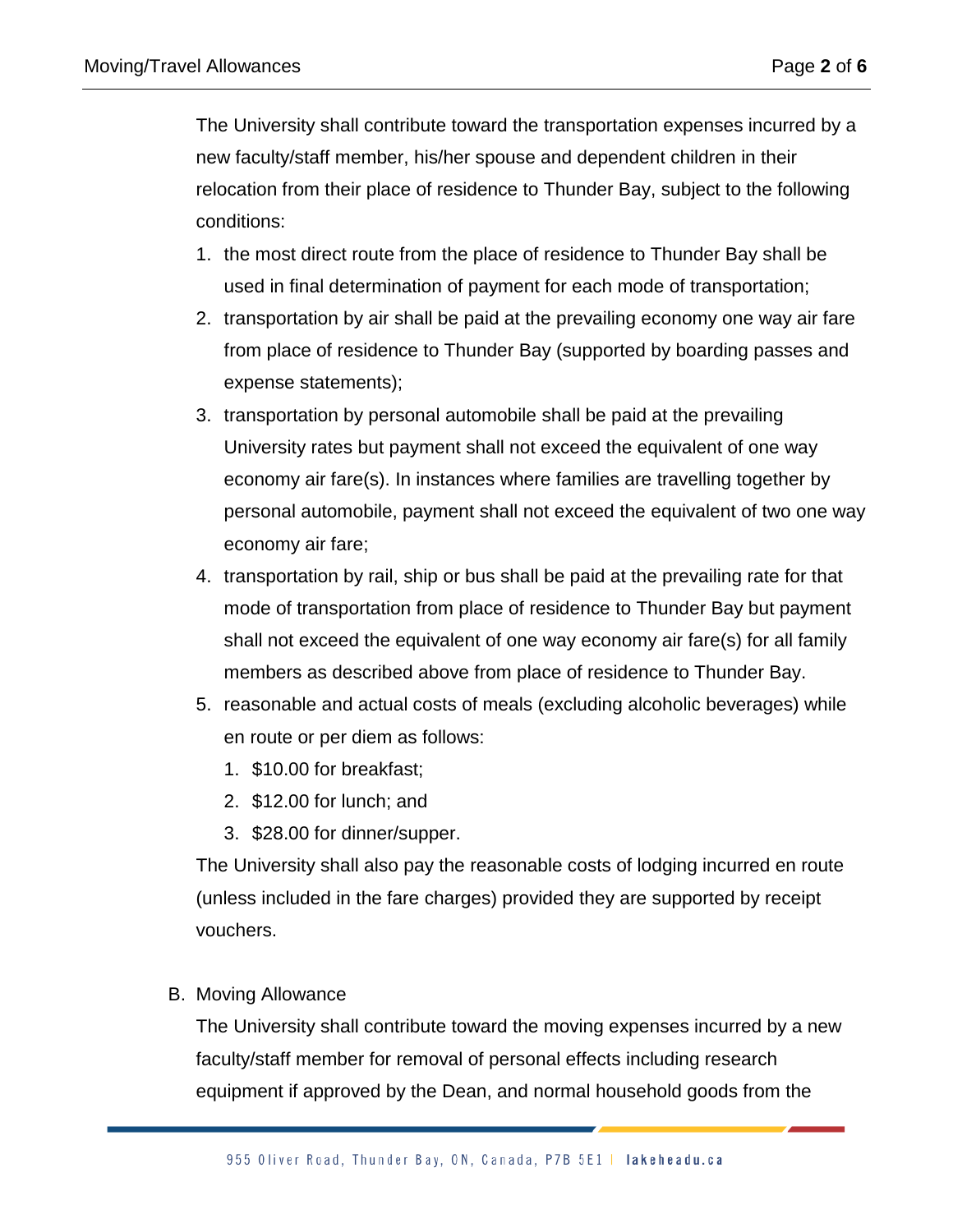appointee's place of residence to Thunder Bay, subject to the following conditions:

- 1. three (3) quotes by Professional Moving Companies are required to be eligible for the moving allowance;
- 2. all moving claims must be supported by appropriate expense statements and receipt vouchers;
- 3. the University shall pay one-hundred (100) per cent of moving expenses up to \$2,500 plus fifty (50) per cent of expenses in excess of \$2,500 to an overall maximum of \$5,000. The move must be by the most direct route from the new appointee's place of residence to Thunder Bay;
- 4. the moving allowance may only be applied against the costs of packing, moving and unpacking of normal household goods and personal effects, including research equipment approved by the Dean, as well as the insurance costs for these goods and effects while they are in the possession of a carrier;
- 5. the moving allowance does not cover such items as shipping charges for automobiles and boats, storage of furniture, disconnection and/or reconnection of appliances, hotel or other accommodations while selecting a permanent residence, legal fees, commissions and any other expenses not directly related to the physical removal of personal effects and normal household goods from the appointee's place of residence to Thunder Bay;
- 6. any faculty or staff member who voluntarily leaves the full-time employment of the University before completing two (2) years of service or prior to the completion of the term of the original appointment, shall be required to refund to the University a portion of the moving expenses paid on the member's behalf. The amount to be refunded will be calculated on the basis of 1/24th of the total moving allowance for each month of the two-year period not served. The refund will be deducted from the faculty or staff member's final salary payment. Where the term of the original appointment is for less than two years and the faculty or staff member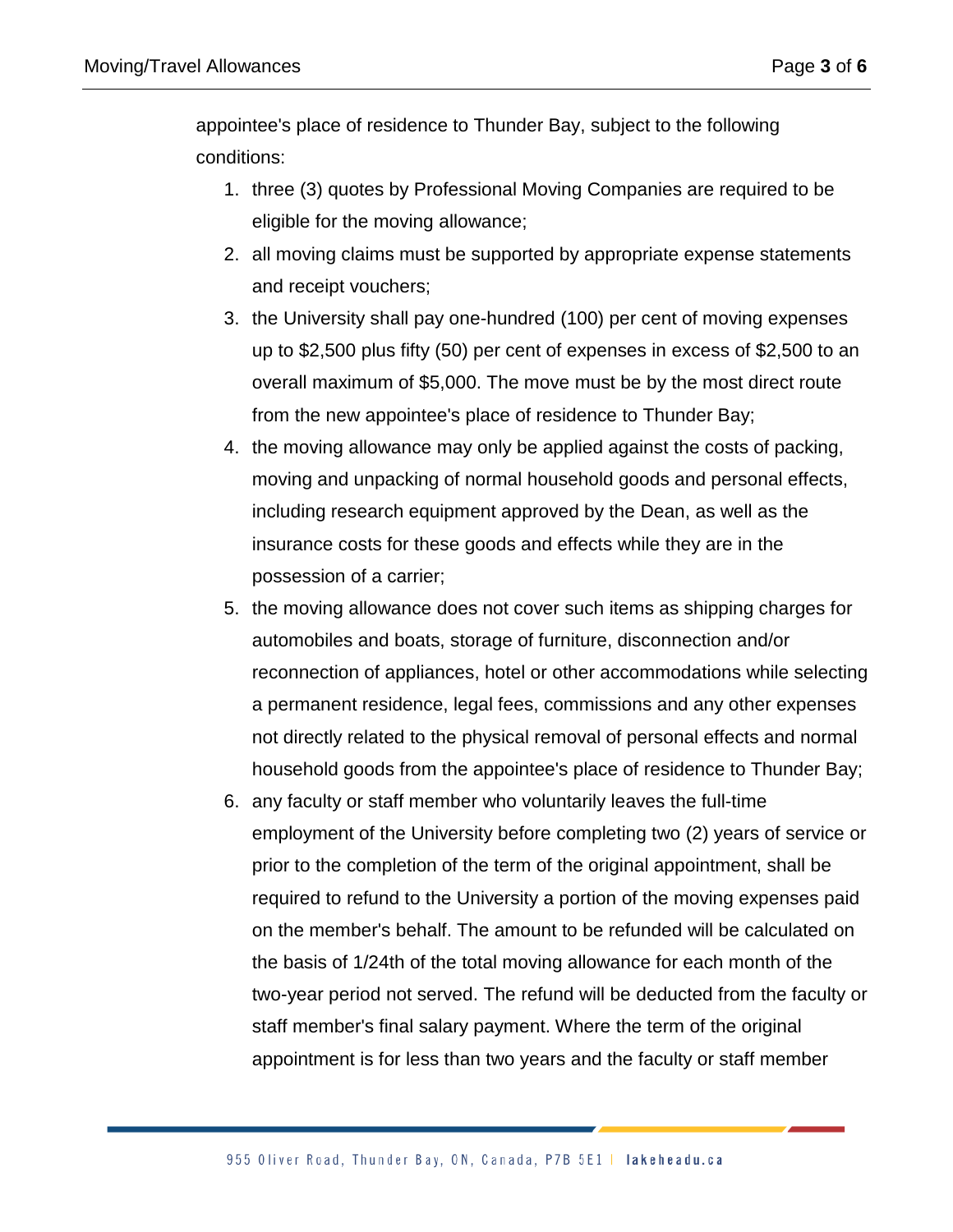does not complete the term, the amount to be refunded to the University will be calculated proportionate to the number of months not served.

C. House-Hunting Allowance

The University shall contribute toward the cost of one advanced visit by the new faculty/staff member, and/or spouse for the purpose of securing suitable housing in Thunder Bay, subject to the following conditions:

- 1. all claims must be supported by appropriate expense statements, receipt vouchers and boarding passes;
- 2. the University shall pay the lesser of: (a) actual expenses incurred by the new appointee and/or spouse for transportation expenses to and from his/her place of residence to Thunder Bay; or (b) an amount equal to the cost of the return economy air fare from the appointee's place of residence to Thunder Bay. The maximum under (a) or (b) may not exceed \$1,125.00 (effective April 1, 2003), adjusted annually by the increase in CPI (Canada) (April over April);
- 3. the University will pay the lesser of: (a) the actual expenses incurred by the appointee and his/her spouse for meals and accommodation for a three-day period or (b) a per diem rate of \$100.00 for a period not to exceed three days or \$300.00. All expenses claimed must be supported by original receipts;
- 4. the University will pay for car rental expenses for up to three (3) days to a maximum of \$250.00 including insurance and gasoline;
- 5. if the new appointee does not make use of the house-hunting allowance he/she may not use it to increase any allowances under sections A and B above.

#### 3. General

1. The University provides a service to faculty/staff members being moved by contracting for moves through the Thunder Bay agents of national moving concerns. Experience indicates that this arrangement tends to yield increased mover care, greatly aids in the processing of any claims resulting from the move, and requires no cash outlay by the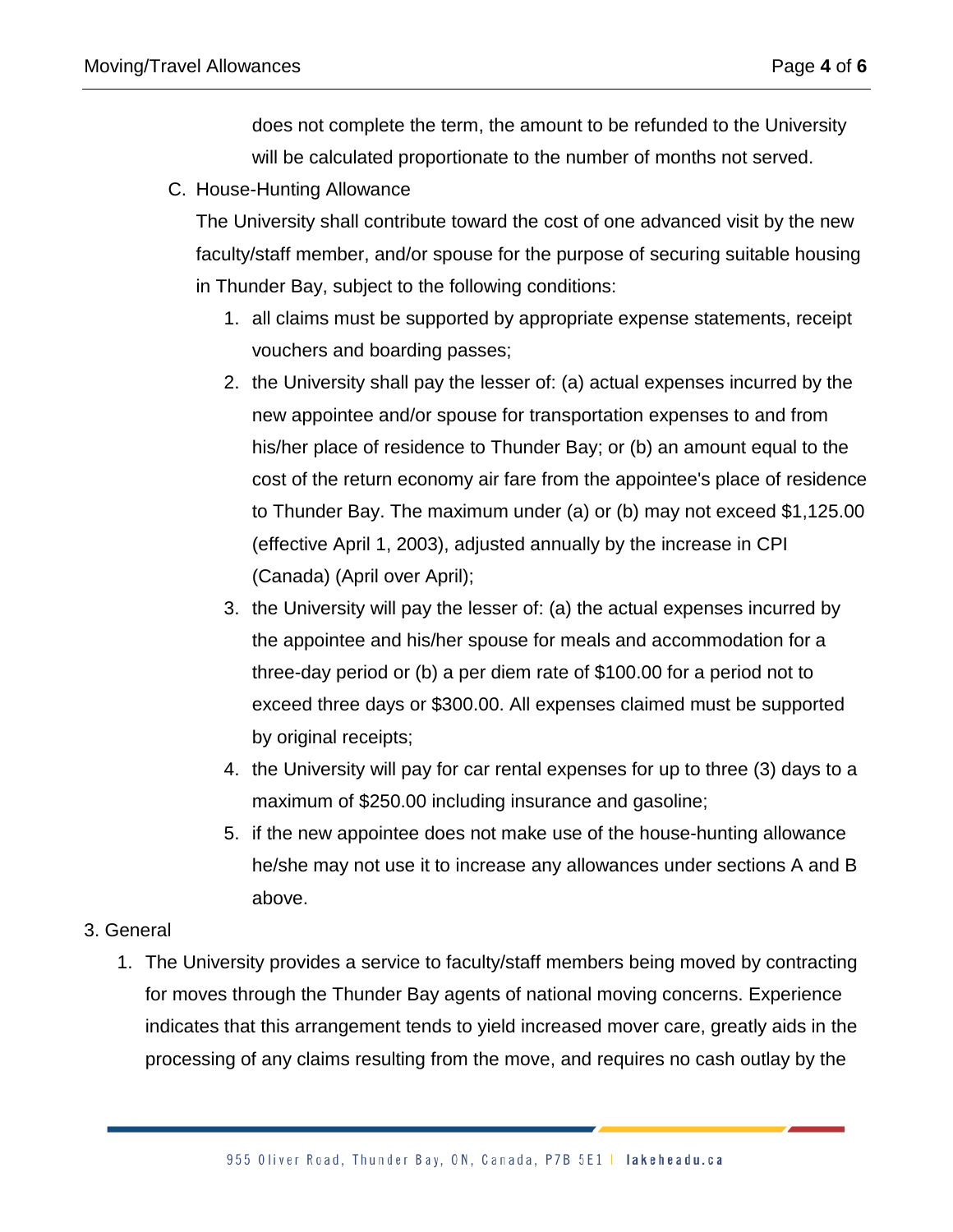faculty/staff member at the time of the move. Details of this service may be obtained from the Human Resources Department.

- 2. Faculty/staff members are personally responsible for all personal living costs, including temporary accommodations, after arrival in Thunder Bay.
- 3. The University does not assume any liability nor will it be held responsible for injury or loss which may arise during, or as a result of a new faculty/staff member's move to Thunder Bay.
- 4. In respect to both travelling expenses and the moving of household effects, the place of residence is the address to which the letter of appointment is sent unless specific arrangements in respect to another location have been made.
- 5. All payments of any monies in accordance with the allowances set out above are in Canadian dollars and are subject to the proper documentation of the expenses incurred (receipts for tickets, meals, accommodations and shipment of personal effects and household goods).
- 6. No advance payments against moving, travel or house-hunting expenses are made. All reimbursements are made against receipted invoices or vouchers.
- 7. New faculty/staff appointees who wish to take advantage of the provisions of this policy should do so within six months of the effective date of their appointment.
- 8. The President, or a Vice-President may give special consideration to a new appointee under exceptional circumstances. Departures from the above policy in any respect must be approved in writing by the President or a Vice-President.
- 9. Any questions relating to the interpretation of the preceding relocation provisions should be referred to the Human Resources Department.

**Review Period:** 7 years;

**Date for Next Review:** 2023-2024;

**Related Policies and Procedures:** To be determined;

**Policy Superseded by this Policy:** None.

The University Secretariat manages the development of policies through an impartial, fair governance process, and in accordance with the Policy Governance Framework. Please